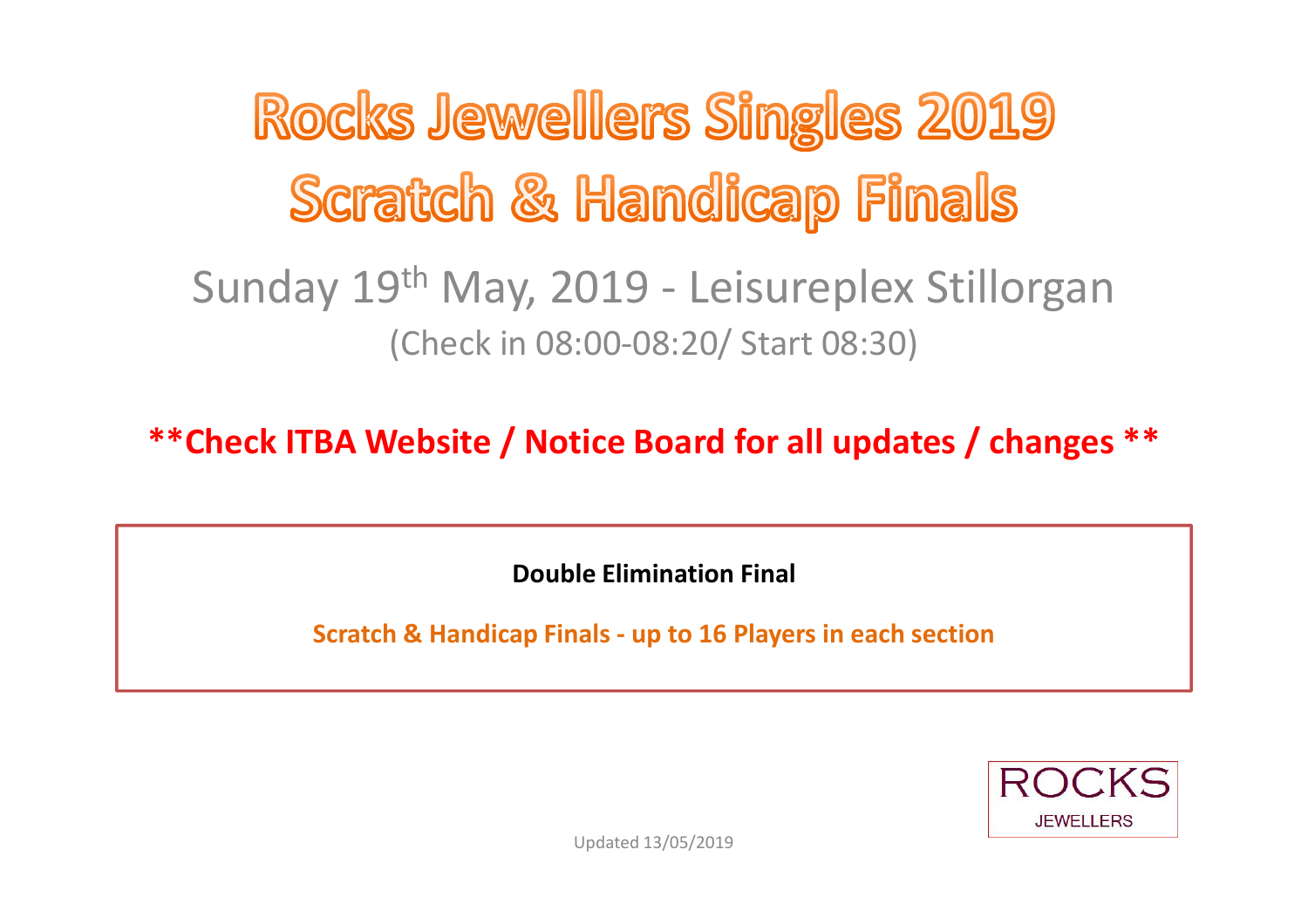# Rocks Jewellers Singles Finals 2019

#### **2019 Format (Scratch & Handicap) to be aware of**

**Qualification** (Minimum of 6 events required to be eligible for Finals)

>All Finalists (maximum of 16 x Scratch & 16 x Handicap) are fixed on completion of the final round. The top 16 Scratch Standings bowlers (excluding those who have opted to play as Handicap Only) automatically qualify in the Scratch section, the Handicap finalists are determined by excluding any previously qualified Scratch bowlers

 Where a Scratch Finalist is unable to play the Finals the next Scratch bowler in the standings will be invited to participate. In some cases this may mean a Handicap finalist moving into the Scratch section as next in line unless that bowler had opted at the beginning of the season to participate in the Hcp ONLY section.

When a Handicap Finalist is unable to play the next Handicap bowler in the standings will be invited to participate.

#### **Check-in**

>Finals Check-in (WR1) 08:00 – 08:20 for Qualifiers 9 to 16, Practice starts 08:25, Bowling starts 08:30<br>
► Check in (WR3) Qualifiers 5.8 @ 08:40, 00:00 Check-in (WR2) Qualifiers 5-8 @ 08:40-09:00

Check-in (WR3) Qualifiers 1-4 @ 10:00-10:20

**\*\*\* Please do not be late, your place will be forfeited and a bye given when check-in closes \*\*\***

#### **Practice**

 Lanes 1&2 will be available for practice from 08:40 for qualifiers 1-8 in advance of their entry into the event $\blacktriangleright$ Outside of Round 1(WR1 – 8 mins practice) - Practice will be restricted to 2 Frames  $\,$  per lane for  $\,$  all bowlers

#### **Tie Breaker** (All Rounds Over 2 Games Total Pinfall)

- **SCRATCH** In the event of a tie High last Game wins, then 1 ball roll off until decided<br> **EXPLAY DET** In the event of a tie High last including hcp, then 1 ball roll off (no hcp) is
- **► HANDICAP** In the event of a tie High last including hcp, then 1 ball roll off (no hcp) until decided

#### **Lane Maintenance**

Lane Maintenance will take place prior to **Wfinal** & **LSF** 

#### **Practice**

- $\triangleright$  Following Lane Maintenance there will be 6 minutes practice for all remaining Bowlers  $\triangleright$  Thereafter Bowlers will have 2 Frames per Lane
- $\triangleright$  Thereafter Bowlers will have 2 Frames per Lane

#### **Oil Pattern**

 $\triangleright$  The O

the finalists responsibility to familiarise themselves with the format & rules for the Finals and check \*\*\* It<br>the Web/Notice Board for up-to-date details on Qualifiers. Finals format. Practice and timings\*\*\*





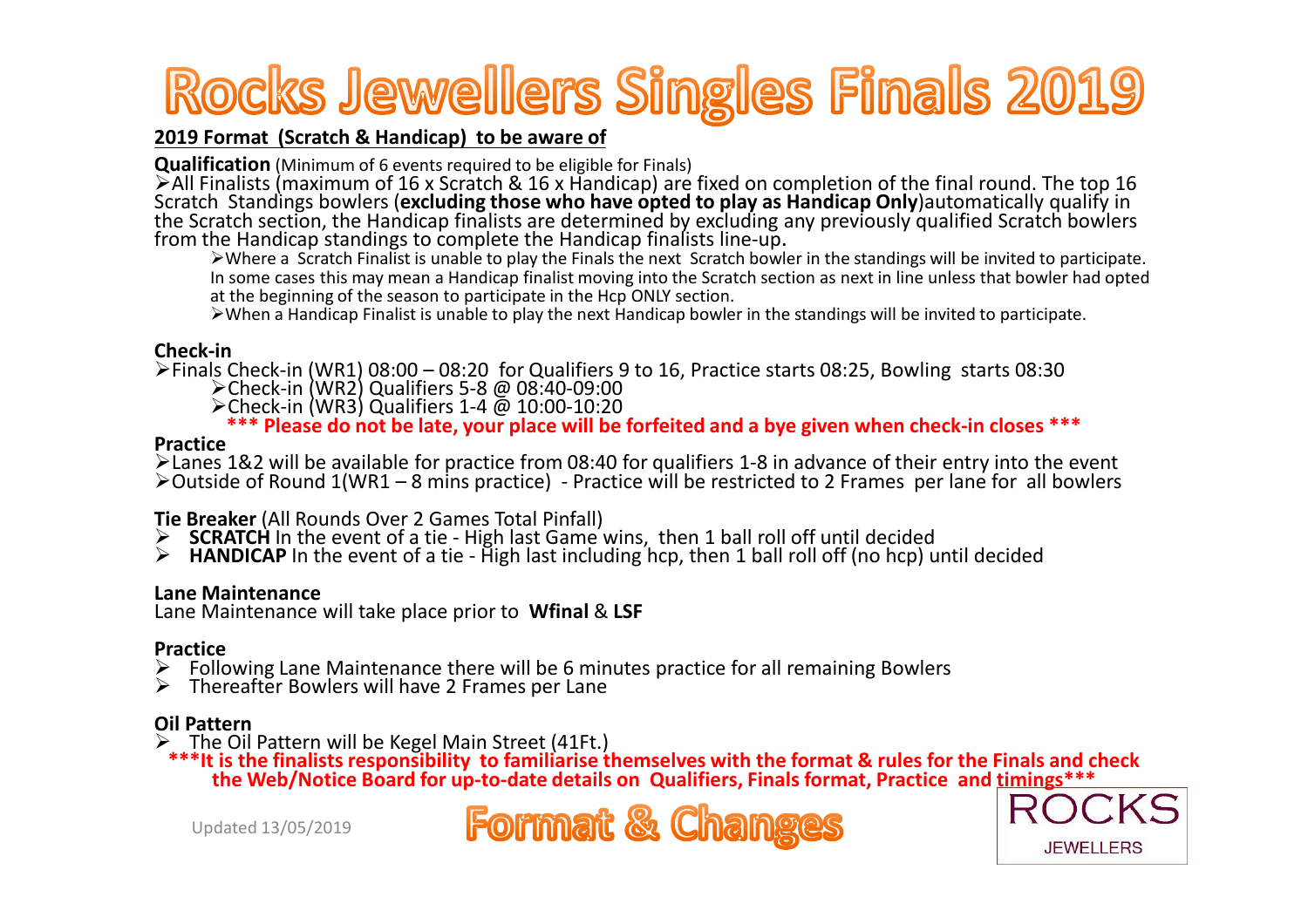## Rocks Jewellers Singles Finals 2019

#### **Rocks Jewellers - 2019 Final Format**

| 16 Qualifiers - Scratch  | Matchplay Finals for both Scr & Hcp | All Matchplay Rounds are over 2 games Total Pinfall |
|--------------------------|-------------------------------------|-----------------------------------------------------|
| 16 Qualifiers - Handicap | Run at the same time over 16 lanes  | <b>Winners &amp; Losers Sections</b>                |

| <b>Start</b><br><b>Time</b> | <b>Winners Section</b>                                                                                                 | <b>Players</b><br>remaining | <b>Time</b> |                 | <b>Round Games</b> |                                   |                 |                | <b>Round Games Losers Section</b> | <b>Players</b><br>remaining | <b>Time</b> | Finishing<br><b>Position</b> | Finish<br><b>Time</b> | Scr<br>regd  | Hcp<br>regd    | <b>Total</b><br>Lanes Lanes Lanes<br>regd |
|-----------------------------|------------------------------------------------------------------------------------------------------------------------|-----------------------------|-------------|-----------------|--------------------|-----------------------------------|-----------------|----------------|-----------------------------------|-----------------------------|-------------|------------------------------|-----------------------|--------------|----------------|-------------------------------------------|
|                             | 08:00 Check-in<br>08:30 Bowling Start Time                                                                             |                             |             |                 |                    |                                   |                 |                |                                   |                             |             |                              |                       |              |                |                                           |
|                             | Top 16 Scr & Hcp<br>Top 4 - 2 round Bye<br>Top 5-8 - 1 round Bye                                                       | 16                          |             |                 |                    |                                   |                 |                |                                   |                             |             |                              |                       |              |                |                                           |
|                             | 08:30 9-16 play                                                                                                        |                             | 00:40       | WR1             | 2                  | 4 Losers $==$                     |                 |                |                                   | 4                           |             |                              | 09:10                 | 8            | 8              | 16                                        |
|                             | 09:10 4 Winners play Top 5-8                                                                                           | 12                          | 00:40       | WR2             | $\overline{2}$     | $4$ Losers ==>                    |                 |                |                                   | 8                           |             |                              | 09:50                 | 8            | 8              | 16                                        |
| 09:50                       |                                                                                                                        |                             |             |                 |                    |                                   | LR1             | $\overline{2}$ | 8 Losers play                     | 4                           | 00:40       | 13/14/15/16                  | 10:30                 | 8            | 8              | 16                                        |
|                             | 10:30 4 Winners play Top 4                                                                                             | 8                           | 00:40       | WR <sub>3</sub> | $\overline{2}$     | 4 Losers $==$                     |                 |                |                                   | 8                           |             |                              | 11:10                 | 8            | 8              | 16                                        |
| 11:10                       |                                                                                                                        |                             |             |                 |                    |                                   | LR2             | 2 <sup>1</sup> | 8 Losers play                     | $\overline{\mathbf{4}}$     | 00:40       | 9/10/11/12                   | 11:50                 | 8            | 8              | 16                                        |
|                             | 11:50 Semi Final                                                                                                       | $\overline{4}$              | 00:40       | <b>WSF</b>      | $\overline{2}$     |                                   | LR <sub>3</sub> | $\overline{2}$ | 4 Losers play                     | 2                           | 00:40       | 7/8                          | 12:30                 | 8            | 8              | 16                                        |
|                             |                                                                                                                        |                             |             |                 |                    | 2 Losers $==$                     |                 |                |                                   | $\overline{4}$              |             |                              |                       |              |                |                                           |
| 12:30                       |                                                                                                                        |                             |             |                 |                    |                                   | LR4             | $\overline{2}$ | 4 Losers play                     | $\overline{2}$              | 00:40       | 5/6                          | 13:10                 | 4            | 4              | 8                                         |
|                             | 13:10 Lane Maintenance                                                                                                 |                             | 00:30       |                 |                    |                                   |                 |                |                                   |                             |             |                              | 13:40                 |              |                |                                           |
|                             | 13:40 Winners Final                                                                                                    | $\overline{2}$              | 00:40       | Wfinal          | 2 <sup>1</sup>     |                                   | <b>LSF</b>      | 2 <sup>1</sup> | 2 Losers play                     | $\mathbf{1}$                | 00:40       | 4                            | 14:20                 | 4            | 4              | 8                                         |
|                             |                                                                                                                        |                             |             |                 |                    | $1$ Loser $==$                    |                 |                |                                   | $\overline{2}$              |             |                              |                       |              |                |                                           |
| 14:20                       |                                                                                                                        |                             |             |                 |                    |                                   | Lfinal          | $\overline{2}$ | 2 Losers play                     |                             | 00:40       | 3.                           | 15:00                 | $\mathbf{2}$ | $\mathbf{2}$   | 4                                         |
|                             | <b>W</b> Winner                                                                                                        | -1                          |             |                 |                    | $\epsilon$ ==1 Winner             |                 |                | <b>L</b> Winner                   | $\mathbf{1}$                |             |                              |                       |              |                |                                           |
|                             | Double Elimination Final (DEF) - 2 games Total Pinfall                                                                 |                             |             |                 |                    |                                   |                 |                |                                   |                             |             |                              |                       |              |                |                                           |
|                             |                                                                                                                        | <b>W</b> Winner             |             |                 |                    | versus                            |                 |                | <b>L</b> Winner                   |                             |             |                              |                       |              |                |                                           |
|                             | 15:00 DEF R1                                                                                                           |                             | 00:40       |                 |                    |                                   |                 | $\overline{c}$ |                                   |                             |             |                              | 15:40                 | 2            | $\mathbf 2$    | 4                                         |
|                             | 15:40 DEF R2                                                                                                           |                             | 00:40       |                 |                    | Only required if L Winner wins R1 |                 | $\overline{2}$ |                                   |                             |             |                              | 16:20                 | $\mathbf{2}$ | $\overline{2}$ | 4                                         |
|                             | <b>Winner - 1st Position</b><br>Loser - 2nd Position<br><b>Presentation of Prizes follows Double Elimination Final</b> |                             |             |                 |                    |                                   |                 |                |                                   |                             |             |                              |                       |              |                |                                           |
|                             |                                                                                                                        |                             |             |                 |                    |                                   |                 |                |                                   |                             |             |                              |                       |              |                |                                           |
|                             |                                                                                                                        |                             |             |                 |                    |                                   |                 |                |                                   |                             |             |                              |                       |              |                |                                           |
|                             |                                                                                                                        |                             |             |                 |                    |                                   |                 |                |                                   |                             |             |                              |                       |              |                |                                           |
|                             |                                                                                                                        |                             |             |                 |                    |                                   |                 |                |                                   |                             |             |                              |                       |              |                |                                           |
|                             |                                                                                                                        |                             |             |                 |                    |                                   |                 |                |                                   |                             |             |                              |                       |              |                |                                           |

Updated 13/05/2019

**JEWELLERS**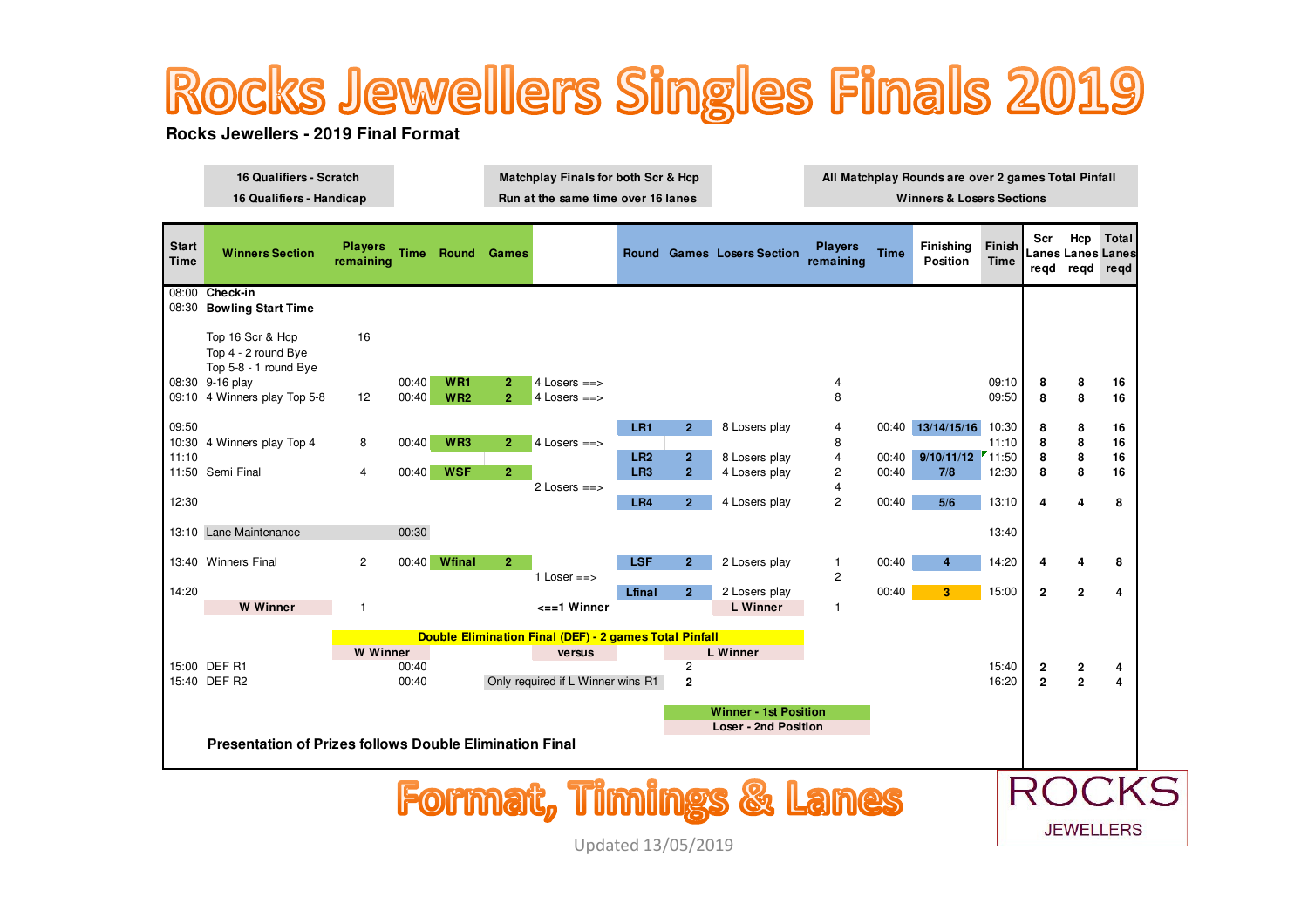

Updated 13/05/2019